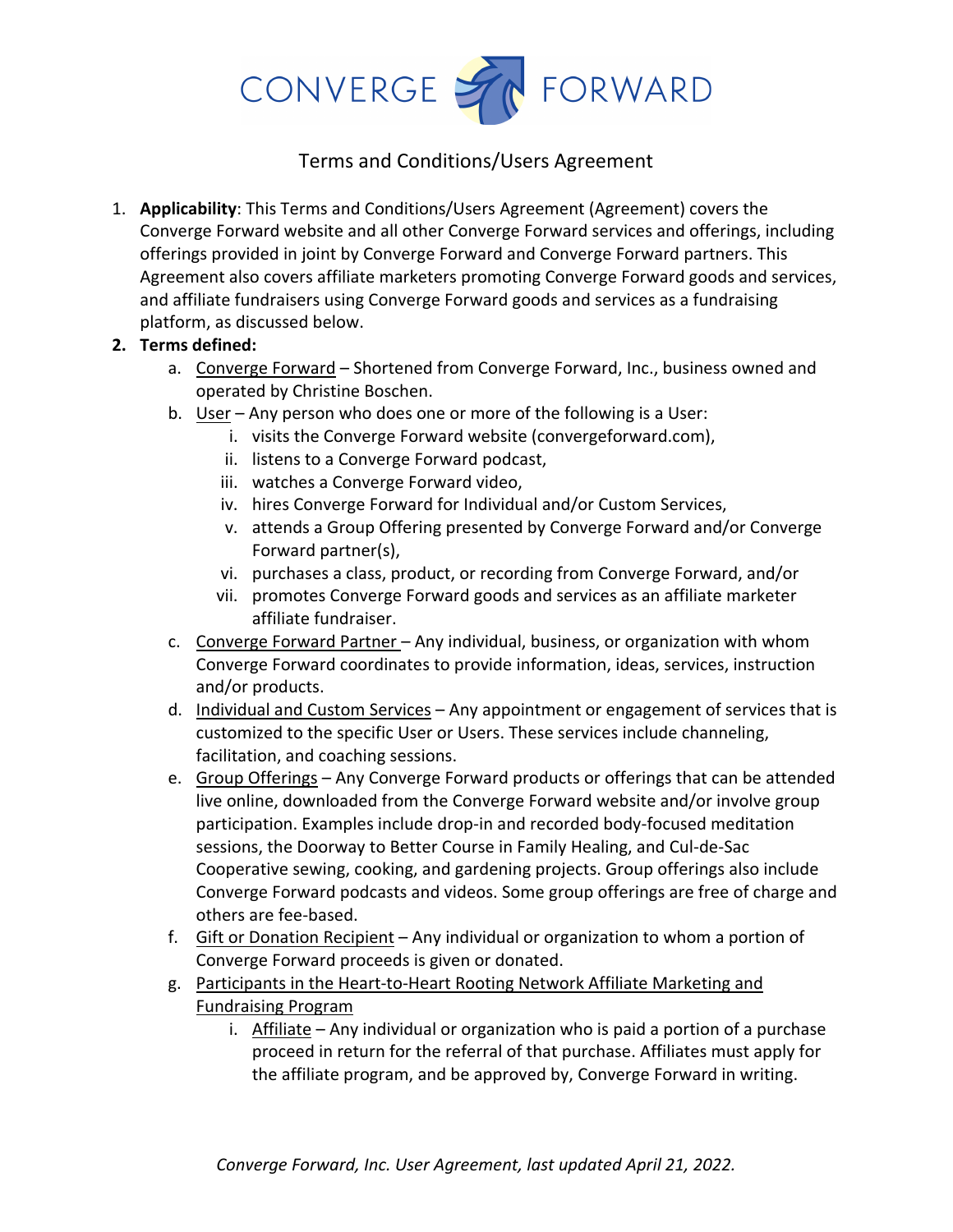

- ii. Fundraising Affiliate- Any individual or organization who uses their affiliate proceeds towards a specific cause or purpose, as stated by that individual or organization.
- 3. **Refund and Cancellation Policy**:
	- a. There are no refunds or cancellations for Group Offerings. Some group offerings (such as the body-focused meditation sessions) are recorded, edited, and sold separately. If you are concerned that you cannot attend a live session, please verify whether that session will be recorded and sold separately; you may prefer to wait and purchase the recorded session when it becomes available.
	- b. Individual or Custom Services refunds and cancellations are as follows:
		- i. *Appointment Cancellation*: appointments that are cancelled twelve (12) hours prior to the appointment will be refunded in full. If a User has purchased a package, uses a portion of the package, and decides to cancel the remaining sessions, the remaining sessions will be refunded at the prorated amount remaining in the package. The package discount will apply to the used and unused sessions.
		- ii. *Contract Cancellation:* specific custom contracts with Converge Forward (such as for community conversation facilitation services) will have specific cancellation terms that will supersede the refund and cancellation policy in this Agreement.
- 4. **Converge Forward and Converge Forward Partners are not Providing Advice:** The information, ideas, and/or training provided by Converge Forward and/or Converge Forward partners, via this website, Individual or Custom Services, and/or Group Offerings, are intended for educational and informational purposes only. The information, ideas, and training do not constitute professional or legal advice. By partaking in any of these services, you (the User) accept and agree to assume full responsibility for using, or not using, the information presented, per your discretion. Under no circumstances shall Converge Forward or Converge Forward partners be held liable for any claims, losses, or damages arising out of or in any way related to the information, ideas, and/or trainings provided and/or the User's reliance on said information, ideas, and/or training.
- 5. **No warranty or guarantees:** Converge Forward and Converge Forward Partners provide no guarantees or warranty. All information, ideas, training, and/or products are provided as-is, with no results promised.
	- a. Some activities group activities offered may have risks to health and safety, by engaging in the activity, the User assumes all responsibility. The following are some, but not all, examples:
		- i. *Exercise,* even gentle movements, such as those demonstrated in the bodyfocused meditation sessions, can cause injury. Every person's body is different in what it can and cannot do with ease and comfort, and even one person's body can change over time in what it can and cannot do with ease and comfort. It is up to the User to adjust or refrain from the suggested movements as is appropriate for their own body. If the User has any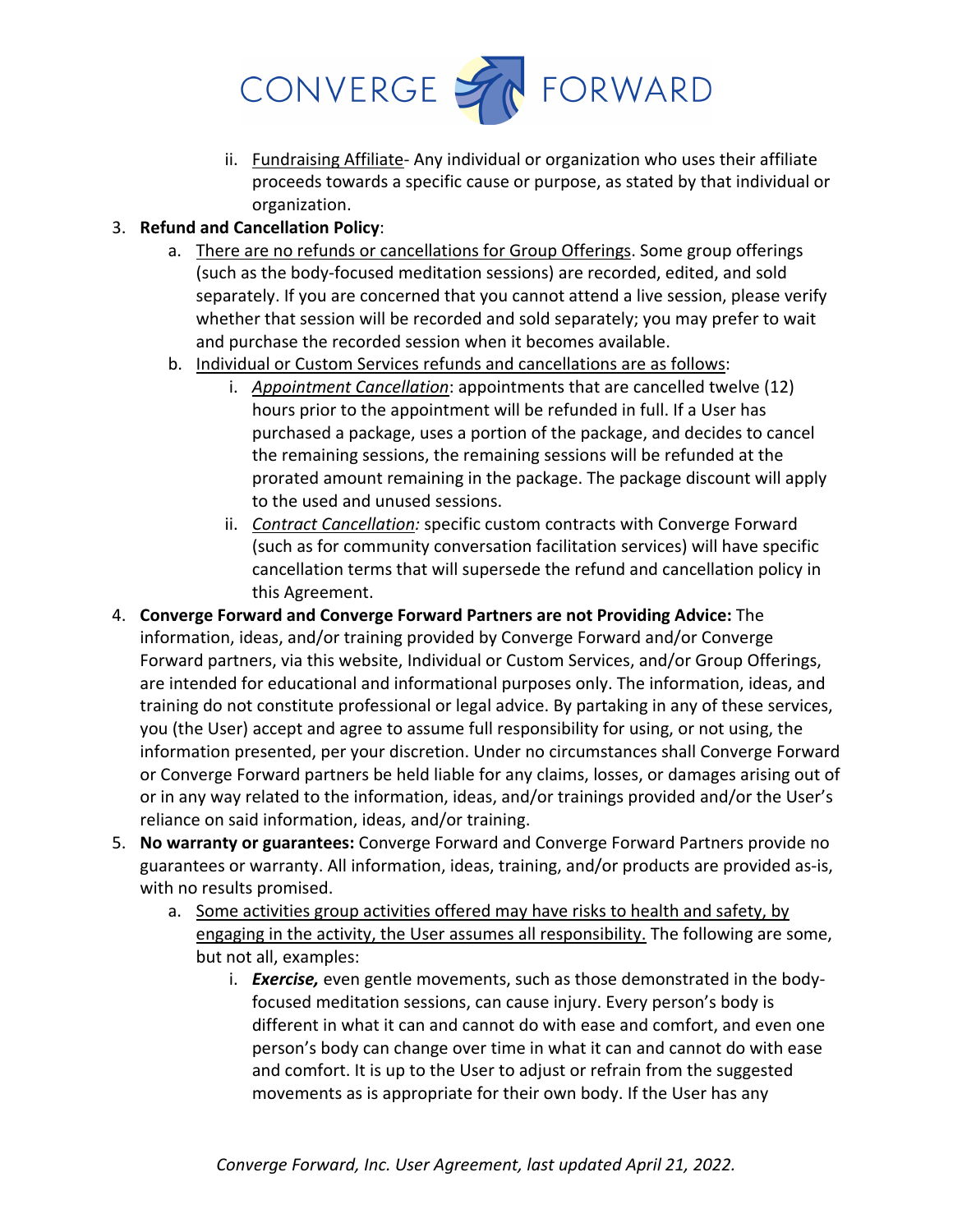

questions or concerns regarding their participation in these activities the User should consult their health care provider.

- ii. *Gardening and outdoor activities* may expose the User to heat, sun, animal bites, allergic reactions to bites or vegetation, physical exhaustion, and/or physical injury. It is up to the User to wear proper clothing, bring proper equipment, water, and food, and know when to take a break or stop their participation.
- iii. *Cooking and eating* have potential hazards, such as burns, cuts, and food allergies. It is up to the User to take proper care in cooking and eating.
- *iv. Soap making* involves lye (sodium hydroxide), which can be lethal if swallowed or breathed. It is up to individuals who are making soap to read the material safety sheet for any chemicals, lye included, and make sure they are using proper personal protective gear and taking proper safety precautions.
- v. *Sewing and craft activities* have potential hazards including puncture wounds from needles, cuts from scissor blades, getting caught in machinery (sewing machine), and other possible, activity-specific risks. It is up to the User to be familiar with the operating instructions for the specific equipment they are using and to take proper safety precautions.
- vi. *Interacting with other members of the community:* Converge Forward and Converge Forward partners are not responsible for the behavior, actions, or statements made by individuals who participate in, or who are approached regarding participation in, Converge Forward activities. It is up to the User to exercise common sense and appropriate precautions when engaging with other people in Converge Forward offerings, such as and including Cul-de-Sac Cooperative projects.
- vii. *Consideration of new ideas, differing opinions, and/or topics:* sometimes, being exposed to ideas and certain topics may cause emotional distress for the User. Converge Forward teaches techniques aimed at helping Users with self-care, to soften, heal, and move through such emotional difficulties. However, every User is different, and the techniques offered by Converge Forward may or may not be effective for a particular User. It is up to the User to exercise self-care and to remove oneself from participation if a conversation or course becomes upsetting to the User.
- viii. *Participation of minors:* For the above-stated reasons, all minors participating in Converge Forward offerings (whether interactive or noninteractive) must be accompanied by a responsible adult.
- **6. Heart-to-Heart Rooting Network Affiliate Marketing and Fundraising Program:** Converge Forward offers an affiliate program in which online referrals (specific URLs as shared to social media, emails, and websites) are tracked using cookies through the Converge Forward website. A purchase made by an individual who came to the Converge Forward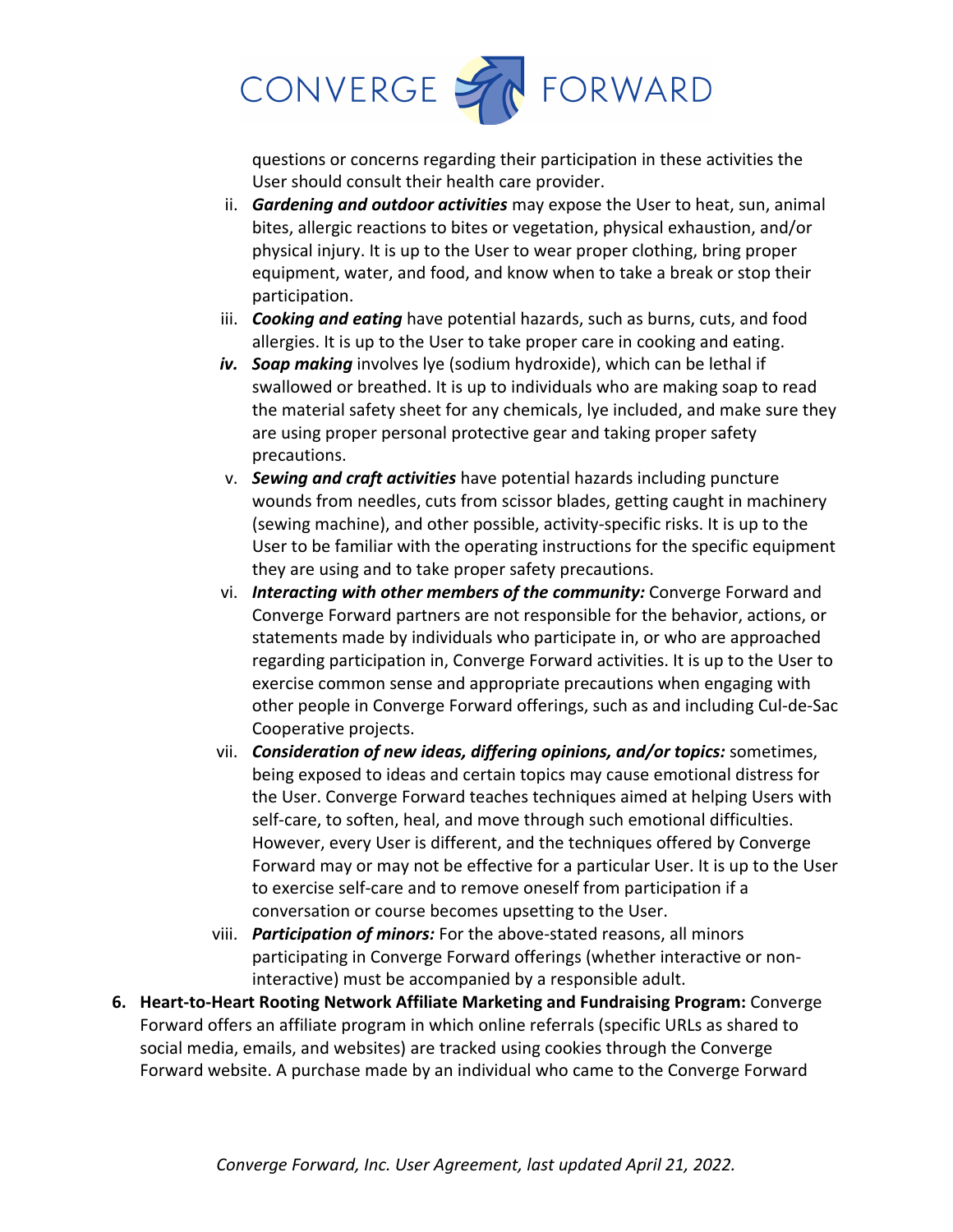

website by following the online referral URL results in a commission of that sale going to the affiliate who made the referral.

- **a. Applying to be an affiliate**: an interested person can apply to be an affiliate by filling out the form at https://convergeforward.com/affiliate-area/. The application will be reviewed and accepted or denied at the discretion of Converge Forward.
- **b. Accessing affiliate information**: once an affiliate is approved, they can sign into their affiliate tracking area using the same URL listed above, https://convergeforward.com/affiliate-area/. In this password-protected affiliate area, affilates can see how many commissions they have earned and track their payouts.
- **c. Affiliates are responsible for paying taxes on their earnings**: affiliates are responsible for paying taxes on their affiliate proceeds.
- **d. Affiliate fundraisers**: individuals or organizations who wish to use Converge Forward for fundraising purposes follow the same steps and are subject to the same approval processes as described above in a. and b. Affiliate fundraisers may be independent contractors or non-profit organizations.
- **e. Compliance with tax laws and other laws:** The Affiliate/Fundraising program is subject to change in order to stay compliant with tax laws and other laws.
- **f. Affiliate commission amounts**: specific commission rates may vary by product or offering, and by time. Converge Forward reserves the right to change these percentages at any time for any reason. That being said, Converge Forward also endeavors to inform its affiliates by email of the current commission rates and any upcoming changes to commission rates.
- **g. Payout frequency**: payouts happen monthly and only after the product or service has been delivered.
- **h. Affiliate commissions are not available for live stream classes.** Live stream classes (which currently include body-focused meditation live sessions) are scheduled through ClassFit, which is an app that is separate from, and not controlled by, the Converge Forward website and business. The affiliate marketing tracking app is only capable of tracking purchases made through the convergeforward.com online "store", which applies to all offerings other than the live stream classes booked through the calendar on this page: https://convergeforward.com/body-focusedmeditation-live-classes/. This page is a "portal" to the ClassFit app. Live stream classes can also be booked directly at the ClassFit website, classfit.com, by searching for "Christine Boschen" or "Converge Forward".
- 7. **Fundraising with Converge Forward:** Converge Forward founder and business owner, Christine Boschen, wants to build a business that gives back as it grows, and so many group offerings include a fundraising component in which a portion of the proceeds from the group offering is gifted or donated to a recipient.
	- a. Participation as a Gift or Donation Recipient is at the discretion and invitation of Converge Forward.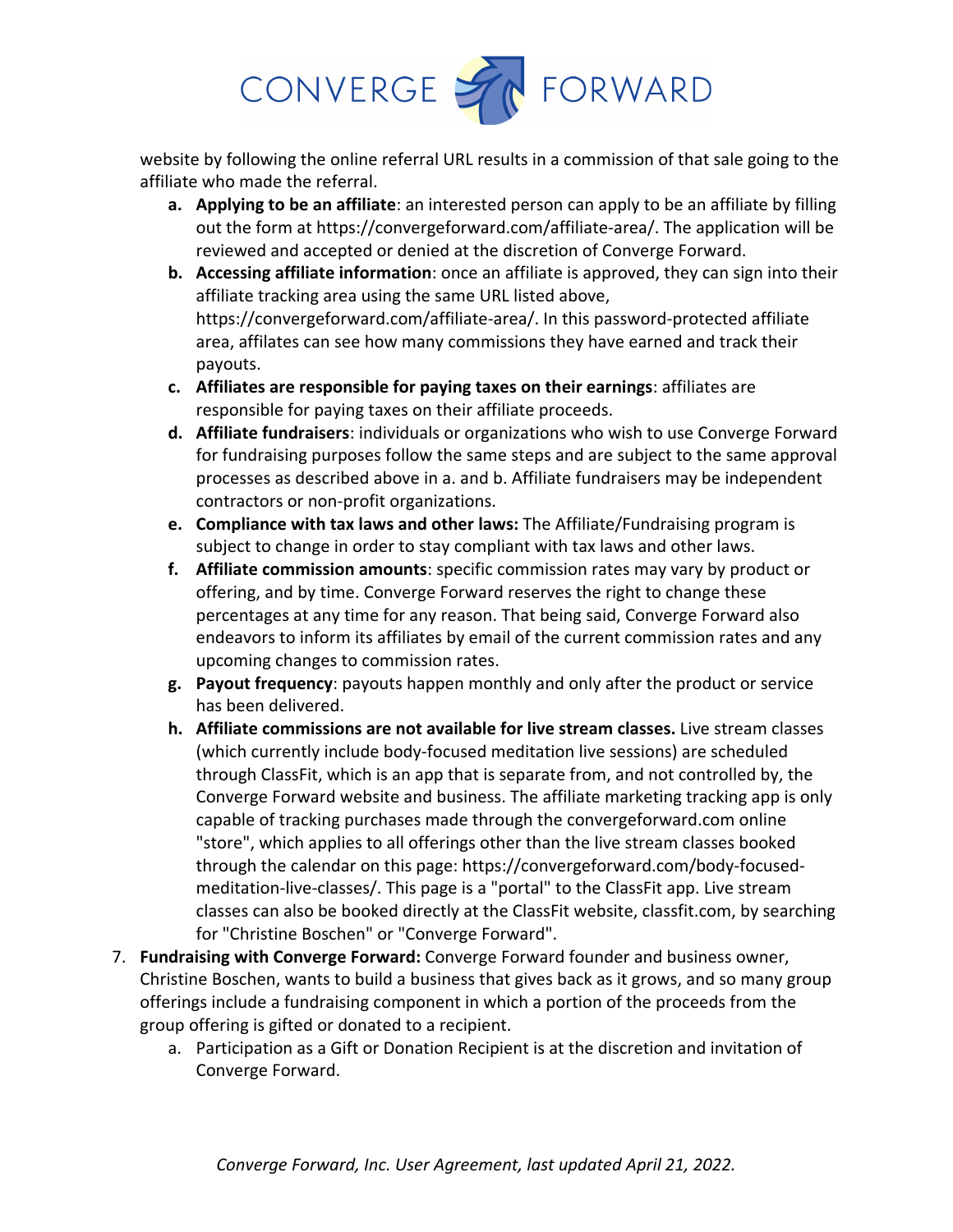

- b. There is no guaranteed or set percentage or monetary amount for recipients, and the amount varies by time, recipient, and particular group offering.
- c. **No warranties or guarantees that fundraising affiliates are who they say they are or use the funds in the way they say they will.** The veracity of fundraising individuals or groups, and their use of raised funds, is not Converge Forward's responsibility. Converge Forward is released from all responsibility and liability for how funds raised via Converge Forward offerings are used or not used. There is no guarantee that recipients of funds raised via Converge Forward are representing themselves truthfully.
	- i. Converge Forward reserves the right to terminate fundraising privileges for individuals or organizations who appear to be representing themselves untruthfully.
- d. **Fundraising is at the discretion of Converge Forward**: Converge Forward reserves the right to terminate or deny fundraising privileges to any individual or organization, for any reason, at any time.
- 8. **Co-advertising with Converge Forward and the Converge Forward affiliate program**: Converge Forward may partner with another business or organization to co-promote Converge Forward offerings and/or offerings from that other business or organization. An example of co-advertising would be a coupon for goods or services from the other business with a proof of purchase from a Converge Forward group offering. Converge Forward also offers an affiliate program in which purchase referrals receive a set percentage of the proceeds from that purchase. If you are interested in co-advertising, please contact Converge Forward business owner, Christine Boschen (see contact information below). Coadvertising agreements must be made in writing and signed by the Converge Forward business owner, Christine Boschen, and the other business owner, in order to be valid.
- 9. **Dispute, resolution, and arbitration**. The User and Converge Forward will attempt to resolve any dispute arising out of or relating to this Agreement, or the alleged breach thereof, in direct negotiation and in good faith. If any such dispute is not settled by negotiation, the parties agree that all claims and disputes arising out of or relating to this Agreement, its interpretation, or the alleged breach thereof, that cannot be resolved through direct negotiation, will be settled by binding arbitration. The arbitration will be held in Contra Costa County, California. The award of the arbitrator shall be in writing and shall contain findings of fact and conclusions of law. The prevailing party in any arbitration shall be entitled to recover reasonable attorney fees and costs incurred in that action or proceeding, in addition to any other relief to which it or they may be entitled. Judgement upon the arbitration award may be entered by any court of competent jurisdiction.
- 10. **Severability**. If any term, provision, covenant, or condition of this Agreement is held by an arbitrator or court of competent jurisdiction to be invalid, void, or unenforceable, it shall be reformed to one that is valid and enforceable and that is as similar as possible to the original, and the rest of this Agreement shall remain in full force and effect.
- 11. **Choice of law; venue**. This Agreement will be governed by and interpreted in accordance with California law, without regard to the choice of law principles of any state. The exclusive